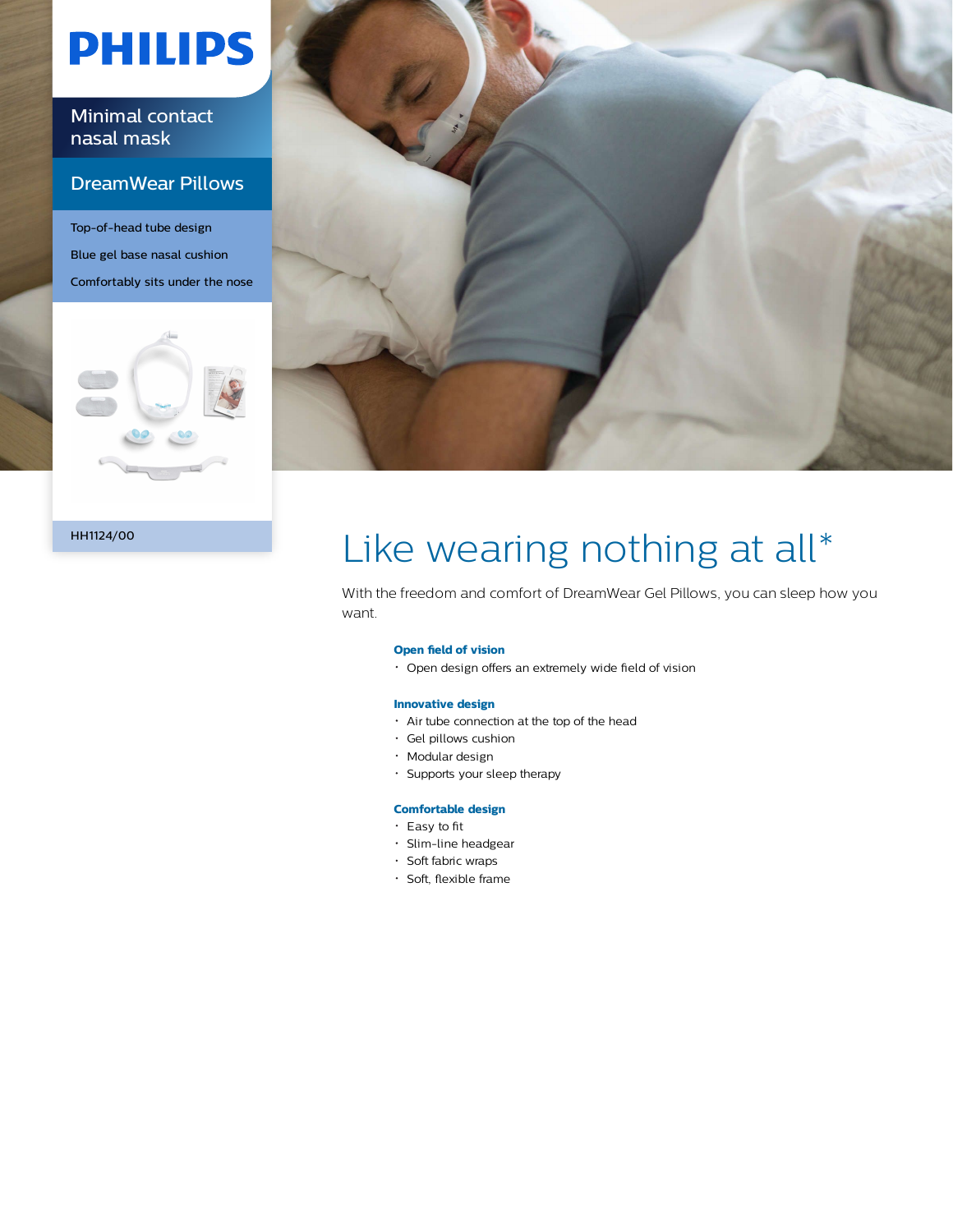### **Highlights**

#### **Easy to fit**



Choose the cushion so the pillows cushion blue gel bases sit comfortably under the nose without any gaps. Only the soft silicone tip should be inside your nostrils. Do not push any part of the blue gel base inside your nose.

#### **Sleep how you want**



By moving the tube location to the top of the head, DreamWear Gel Pillows offers more freedom of movement during the night. Users stated they didn't need to choose a sleep position when wearing DreamWear Gel Pillows.

#### **Gel pillows cushion**



Less discomfort on the face, nose and nostrils. Users rated DreamWear Gel Pillows more comfortable than their prescribed mask.

#### **Modular design**



Modular design for quick assembly and cleaning, with interchangeable pillows and nasal cushions.

**Slim-line headgear**



DreamWear combines comfort with aesthetics. Users reported that the DreamWear Gel Pillows mask came closest to making them feel like they have nothing on their face versus their prescribed mask.

#### **Soft fabric wraps**



Provides a soft interface to the cheeks.

#### **Soft, flexible frame**



The flexible material through which the air flows is applied gently to the skin and is pleasant to wear.

#### **Unobstructed view**



Open design makes it easy to wear glasses, read, watch TV, and use a computer or tablet before falling asleep.

#### **Supports your sleep therapy**



DreamWear gives you the freedom to choose the cushion that works best for you, giving you freedom of movement and better quality of sleep.